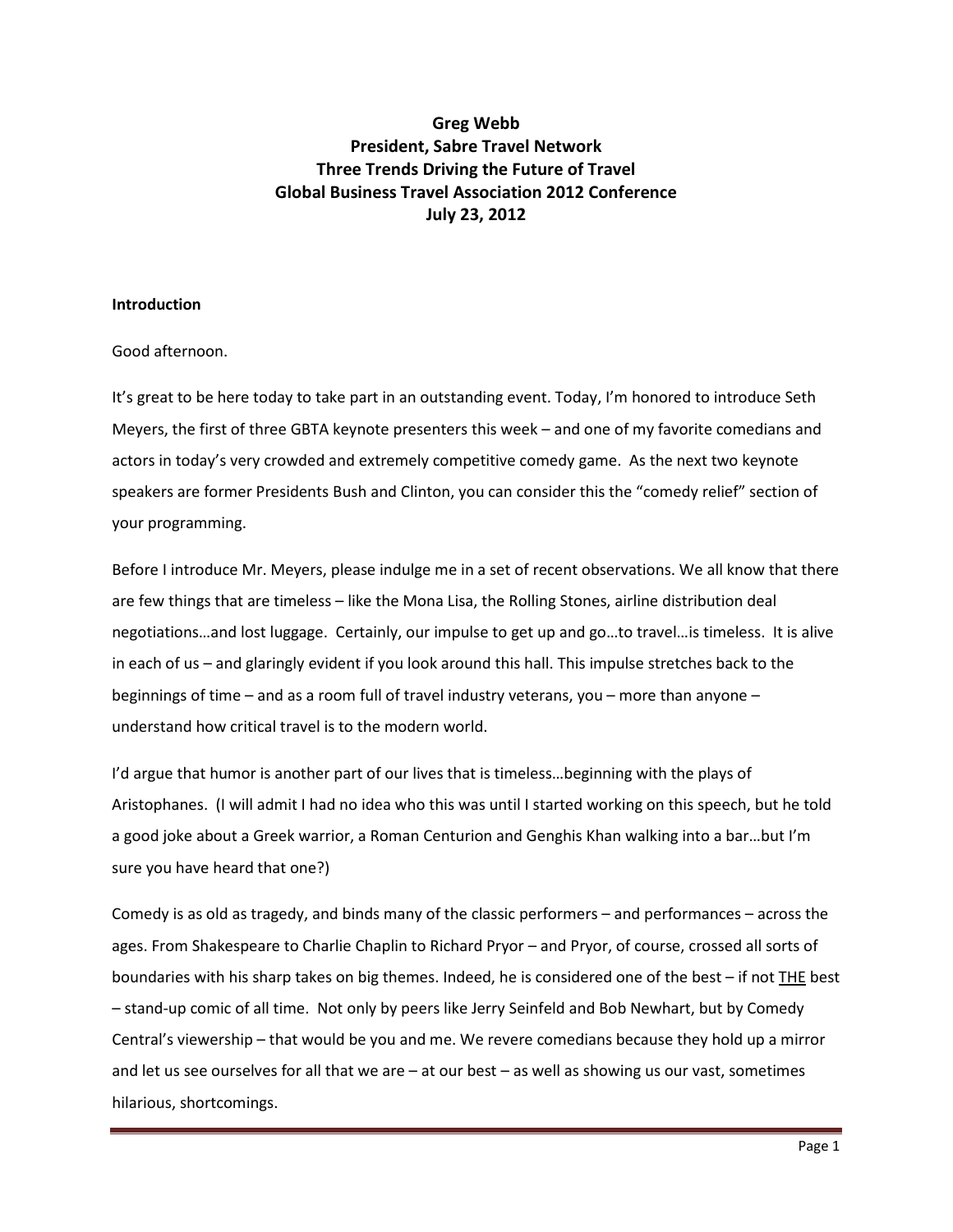If our urge to travel is about understanding what is beyond the horizon – about tomorrow – then maybe humor is about understanding what is in front of us right now. What we're experiencing and thinking at this moment in time…whether it's on topics like the human condition, responding to the headlines or merely making the best out of the worst in this world.

Well, few entertainers today have created as distinct a voice as this afternoon's guest speaker. As a comedy writer, he brings an incisive wit to our modern times. The best of "*Saturday Night Live"* in recent years has come from his pen (or keyboard, as the case may be) as the show's head writer. And as a performer, he uses his sly delivery to sneak up on us with deeply funny and sharply cutting observations.

In fact, in 2011, as host of the White House Correspondent's dinner – in what would later become the height of irony – he told a number of jokes cracking wise about Osama bin Laden still being in hiding. Seth was unaware – like the rest of us – that U.S. Intelligence had found bin Laden and would be conducting the fatal raid within a matter of hours. It's a powerful example of how edgy comedy can be – on equal footing with our edgy, modern condition. Comedians spend countless hours looking into the future to innovate new ways to view the world and ultimately make us laugh.

# **Big Trends**

Today, I represent three businesses that embody innovation in today's modern marketplace – Sabre Travel Network, GetThere and Travelocity Business. Between the three businesses, we have more than 75 years of combined global insight, technology expertise and customer knowledge – across 118 countries. It gives us the unique ability to look beyond the current environment to what's on the horizon and its effect on travel. With that said, there are a number of areas in which Sabre is investing its time and resources, and I'll cover a few of them briefly in the next ten minutes.

It is really all about data right now and the way in which it can make us better consumers, better buyers, better technologists and better suppliers. There are a number of interesting challenges to the way we have traditionally looked at data: the first is Big Data; the second is the magic of social search and what that means to analyzing consumer trends; and the third is the evolution of social, local, mobile – or "SoLoMo." Investing time and resources to understand these realities is the first step in developing technology that will allow our industry to evolve with the times.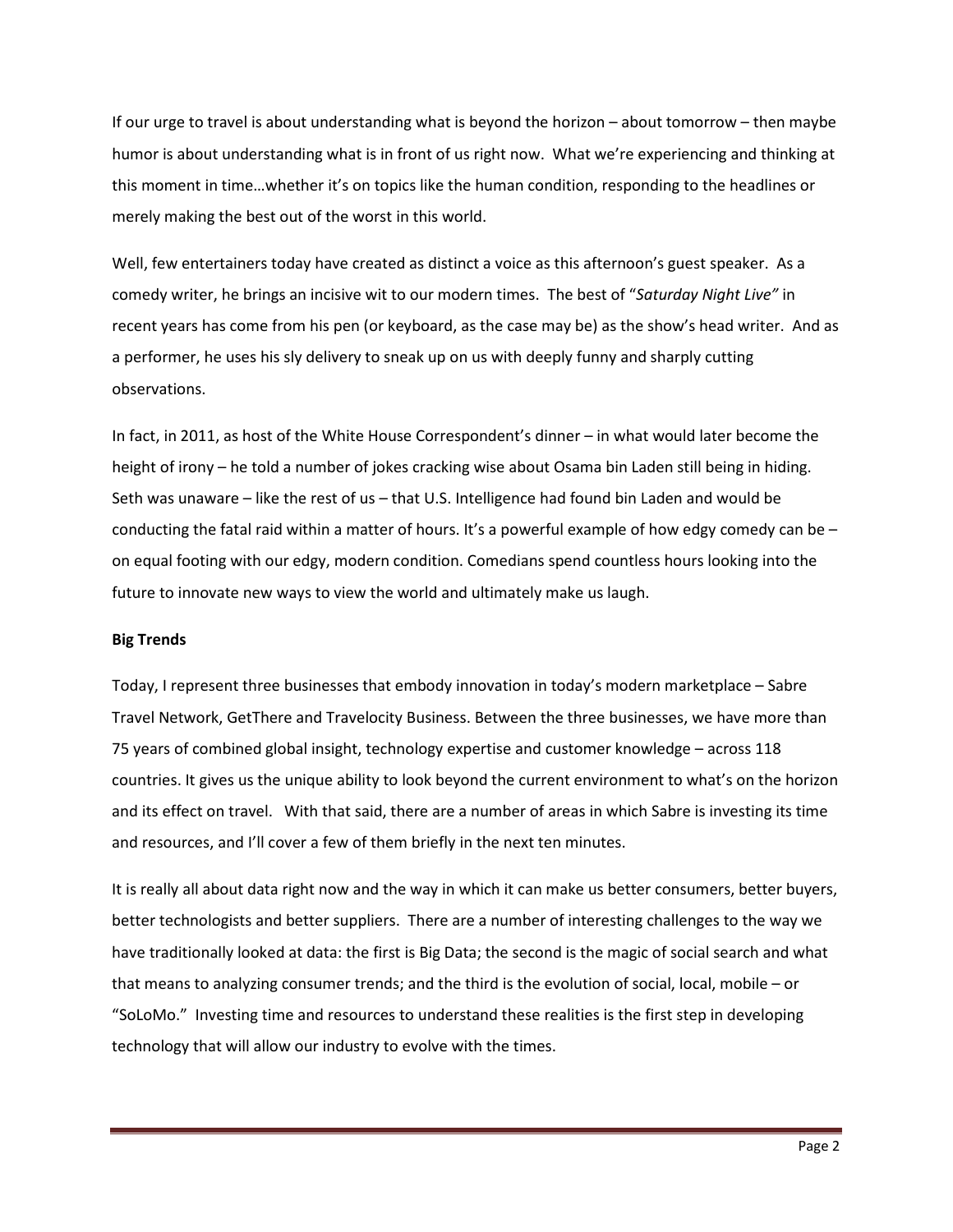#### **Consumerization of Travel**

So let's take a step back so we can better understand what lies ahead. A decade ago, many companies drove technology investment purely with business needs in mind, with consumer needs coming in a distant second. Over the years, advances in technology – software and hardware, information and data – have cascaded down to consumers, providing a convergence of their personal and professional expectations. Today's consumers are both enabling – and driving – technology organizations to provide new types of services, customer experiences and information. On top of this, consumers want an enriched experience – anywhere, anytime and on any platform they choose. Nowhere is this more obvious than in the mobile space.

We've seen it and likely experienced it ourselves…we move in and out of technologies at a torrid pace. This type of constant motion requires constant innovation, whether it's in new products, better functionality or new service models. With so many technology options in the marketplace, it's clear tech companies must deliver – or at least die trying. If companies can't deliver, the consumer will.

You see this with kids today. In fact, in my house I don't even have to look up anymore when I hear my 9-year-old son yell "WHAT THE…!" from the other room (Parent of the Year, right?!). But I know he has just walked up to the computer and touched the screen and nothing happened. He hates the mouse because he has grown up in a world of touch screen devices, and the idea that he can't interact with all technologies with a finger makes him crazy.

Consumer-based innovation is flooding the marketplace. Gartner Research estimates within the next two to three years, 25 percent of new business applications will be built by citizen developers. I already see credibility in this statement. Sabre Red App Centre, Sabre's business-to-business travel app marketplace, has a number of third-party entities developing for our app community – many of whom have never been involved in the travel space, but see it as a new way to get their applications to consumers. Consumers are no longer willing to wait for corporate-sanctioned innovation…they'll innovate and build it on their own.

If you're like me, you've probably already formed the question… "If consumers are driving technology change, how do we – the travel industry – stay a step ahead?" The first step is to find technology partners that know the game. But we can't stop there. As an industry, we need to be diligent in recognizing the present realities that impact the travel marketplace, as well as to continue focusing on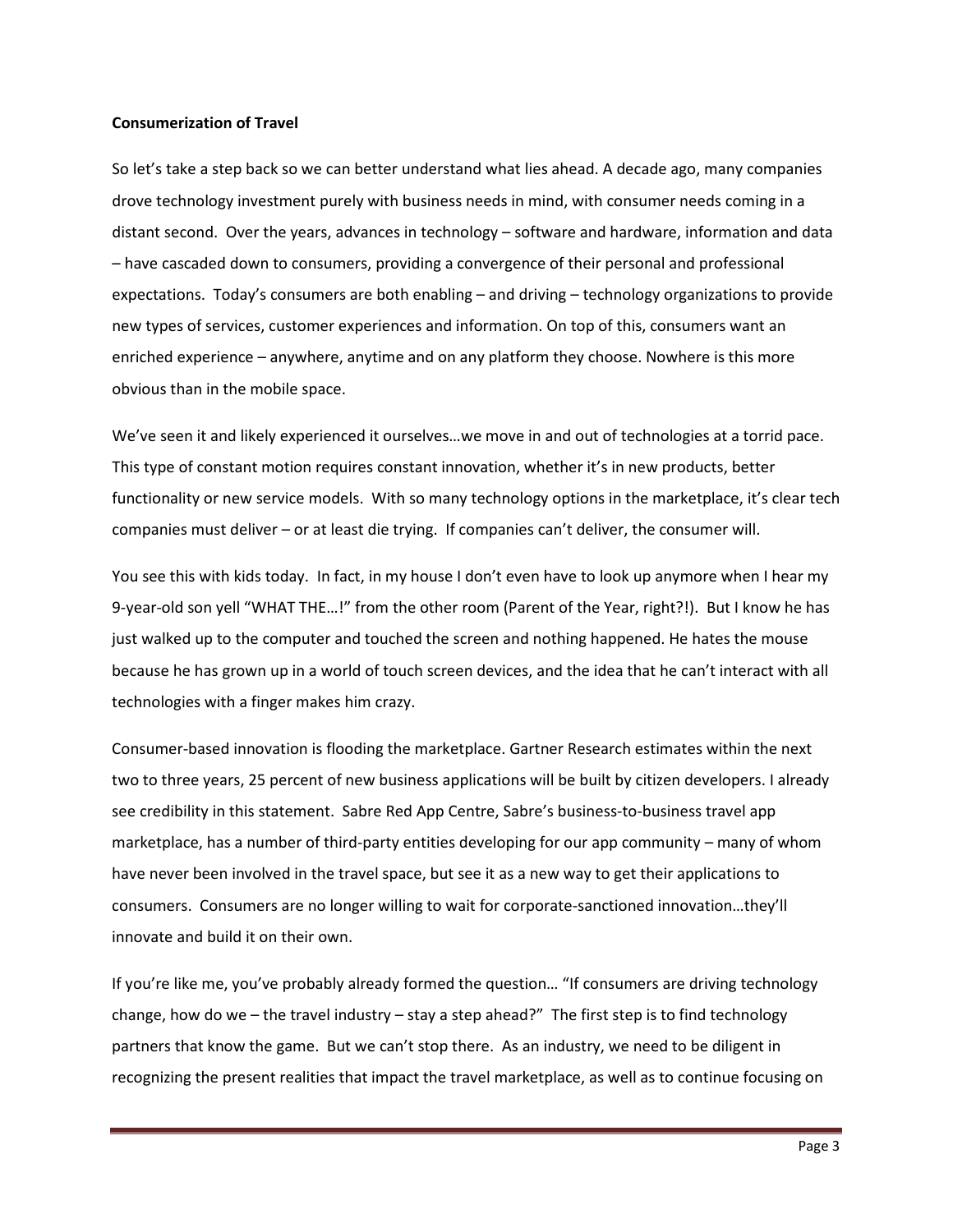the impact those realities have on the future of travel. We need to put customers first and find partners to help.

#### **Using Big Data in Travel**

So let's talk about Big Data in travel. In marketplaces around the globe, businesses are fighting to capture the value of Big Data. Big Data is exactly as it sounds – data so big that it can't be stored or searched effectively using conventional database tools. To better understand the scope of Big Data, let's look back to 2010. According to a global research firm, just two years ago enterprises across the world and industry sectors – stored more than seven Exabytes of new data. To put this into perspective, one Exabyte of data is equal to more than 4,000 times the information stored in the U.S. Library of Congress.

This is compounded when you consider the amount of data voluntarily generated through social media. Millions of people constantly communicate, share and access social media outlets through use of their smartphones, tablets and other personal devices. All the while, adding to the already abundant enterprise data stream. Combine these sources and you have an untapped wealth of information just waiting to be optimized.

So where's the value in having Terabytes, Petabytes or Exabytes of seemingly random data? The value lies in the analysis and extraction of that information. There are a number of benefits depending on the sector, but the value Big Data brings to travel should be the focus for everyone in the room. Imagine a scenario where you can analyze mass amounts of data, isolate common trends, and then create a customized solution to meet a precise need. This means taking current profiling capabilities to the next level and creating true personalization. It means ensuring a seamless experience regardless of channel. A traveler would get a tailored offer based on his or her specific wants, needs, search history, purchase patterns, and location…versus a generic 'type cast' of what is believed to be their travel behavior.

Sabre has already headed down this path. We have the capability for travel suppliers to deliver custom offers to consumers based on prior travel history, as well as other personal identifiers like frequent flyer number. Along with the idea of custom offers, I firmly believe there is value in non-customer specific data. For example, Sabre processes a staggering amount of travel data. The Sabre system is comprised of more than 8,200 open systems servers and processes 60,000 transactions per second at peak times – which equates to more than 1 Billion transactions daily. This processing power places Sabre with a select group of companies such as Google, Twitter, Facebook and Amazon, and in the top 10 of all business computer systems.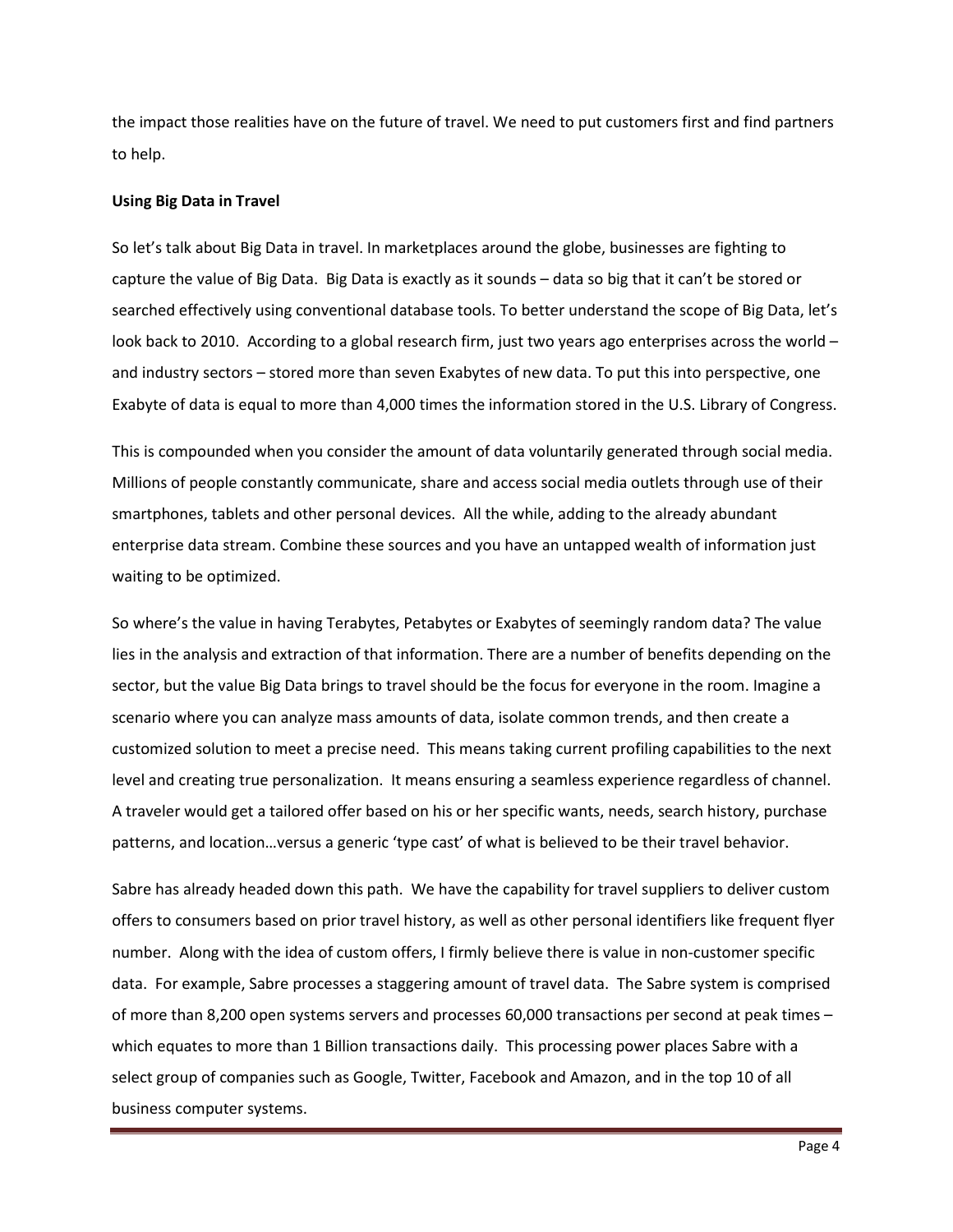Sabre is in the early stages of understanding the applications of Big Data. We see a number of future opportunities from the supplier standpoint. For example, we may see 100 requests for first class flights at 6 a.m. from Atlanta to Dallas/Fort Worth – but we know that there are only flights starting at 8 a.m. Traditionally, the analysis just shows the volume of seats purchased at 8 a.m. because the analysis is of what was purchased, not what was shopped. By looking at the shopping behavior, we can provide suppliers the analysis of customer behavior that might show the value of adding more capacity at 6 a.m. In the end, with the right data and analytics, we can unearth substantial value for airlines while providing improved purchasing power for consumers.

#### **Social Search**

So what's social media's play in this Big Data picture? Without a doubt, social is the new search. People already use social media to tap into the combined wisdom of their virtual network – not only to help make travel decisions, but also to share their own travel experiences online. Traveler-generated reviews are great, but an endorsement from a trusted source can sometimes be more powerful.

Within the last year, my 14-year-old son joined Facebook. I was initially concerned with the potential trouble a teen could get into in a social media environment. Then I had the added concern of cyberstalking. However, I've become more comfortable over the last year as I realized two things. One, 14 year-old boys are really goofy. And two, it appears I'm the only one stalking him on Facebook.

One of the outcomes of his Facebook experience is that he already recognizes the value of social search. This summer he actually pitched family vacation ideas based solely on the status updates of his very wise 600 closest friends who had been to "sick places"….(I'm told "sick" is the new word for "cool.")

But social media has the opportunity to be more than search.

As I said, social media sites gain amazing amounts of data from their millions upon millions of users. The problem is that a large majority of the data created today is still vastly unstructured – it's basically free text. While social media companies have made good headway in classifying comments with use of things like hash-tags, trending stories and categories, the largely unstructured format of social media still makes it difficult to effectively search and store relevant data. It's a problem I believe will eventually be solved, but in the meantime we're missing out on the use of billions of Gigabytes of information. Just imagine the day when structured Big Data merges with unstructured social media…the impact on travel will be amazing.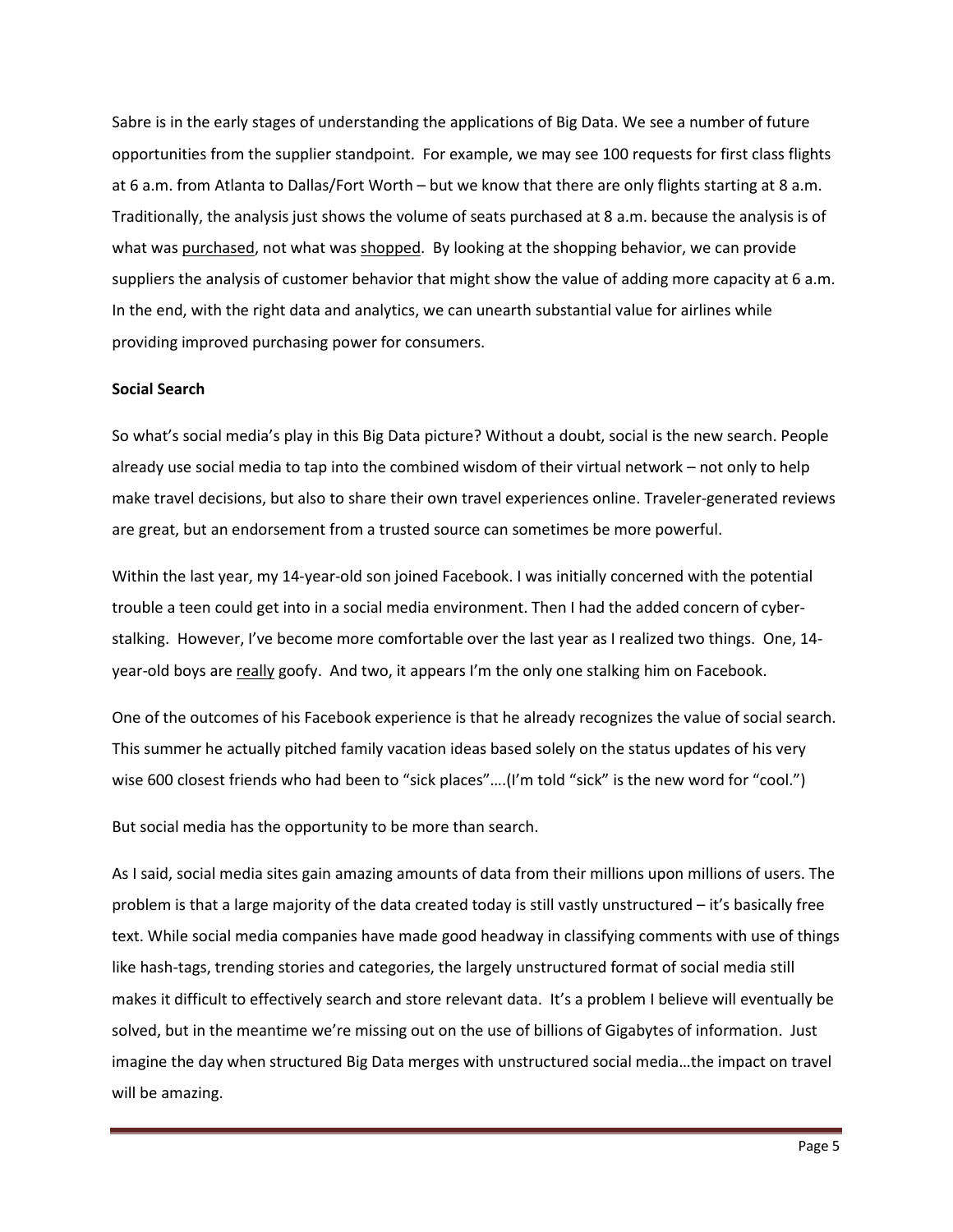I firmly believe that day is coming.

# **SoLoMo**

Layer the reality of mobile on top of social and you have another steady stream of data. If you haven't heard of SoLoMo…you've most definitely experienced it. Social, Local, Mobile…is a convergence of the three channels. All three represent the mindset of today's consumer and traveler and is at the heart of the consumerization of travel. As previously stated, travelers today are social…sharing everything from experiences to photos. They also have a need for information that is geographically relevant. In 2011, it was estimated one in three smartphone searches was for information from their immediate location. And mobile? Let's just say, I'm willing to wager that only a handful of you in this room <u>don't</u> have your smartphone on you at this very minute.

We are a connected and on-the-go culture…and that includes our customers. We are already seeing the push of information, coupons and travel offers to travelers based on their geo-location… providing a level of personalized experience that is new to the industry. The impact to managed travel programs is significant, as companies look to determine appropriate policies to deal with the fact that travelers no longer live in an "only office" world.

In my opinion, there are some hurdles we must first clear before we can move further down the social and mobile commerce path. The last few years, the number of airline ancillaries has increased…and with that, we've seen a dramatic increase in the "look-to-book" ratio – that is, the number of searches performed before an actual purchase – has grown dramatically. A number of consumer groups have pointed out that the differing fees and value-added services across the airline community has made it difficult for the traveler to determine whether or not they're getting a fair deal.

# **Transparent and Competitive Marketplace**

Earlier this year, Sabre launched an advocacy effort to promote the value of a transparent and competitive air travel marketplace that meets the needs of airlines, travelers and the travel agencies and travel management companies that connect them. Quite simply, the trends I mentioned above and our industry's progress will be compromised – possibly hampered – without a transparent and accessible marketplace.

While some of the challenges and opportunities facing our marketplace aren't new, it's clear that we're halfway through a watershed year – from potential government policies in the United States and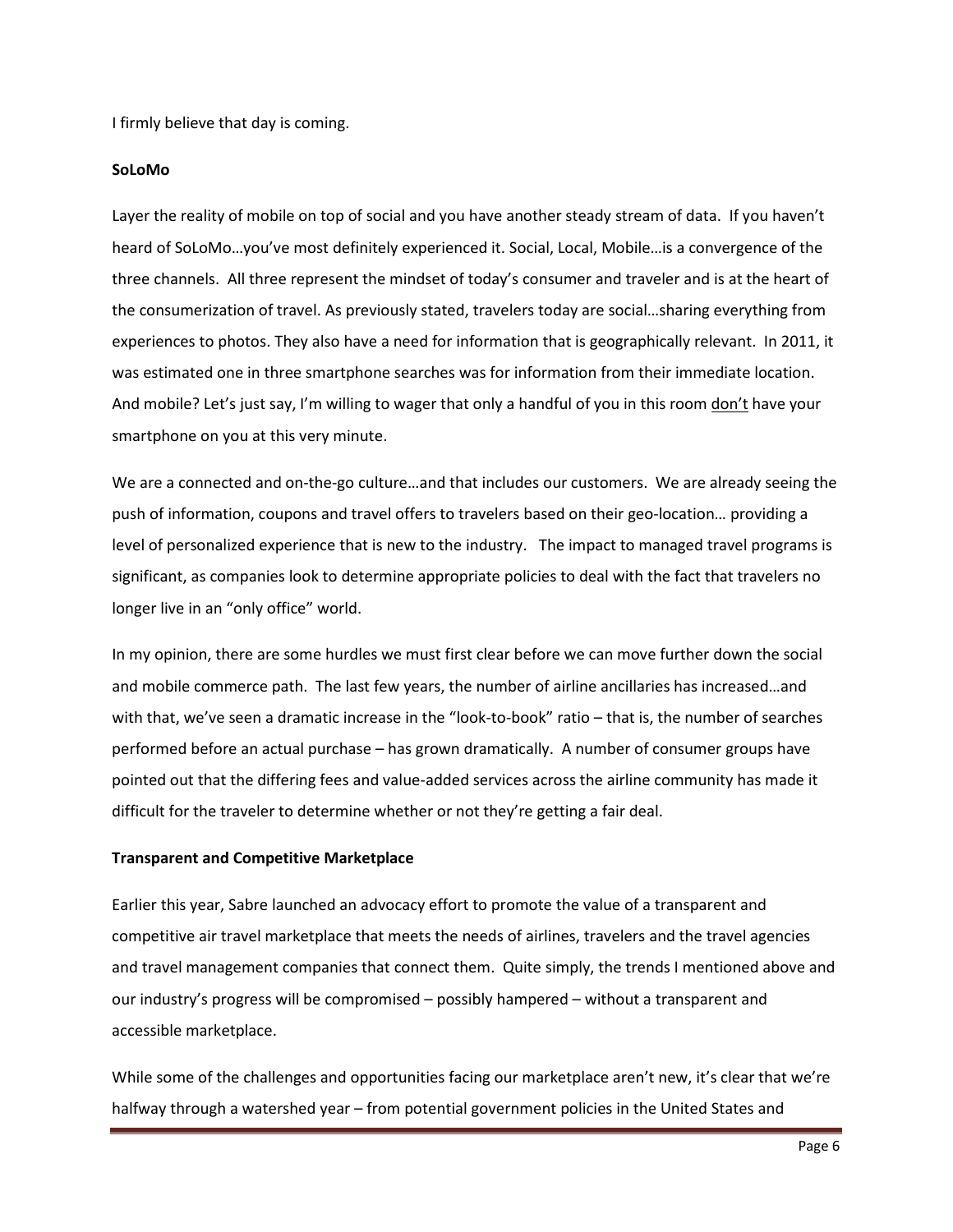abroad, to debates over fragmentation in the marketplace. As part of this effort, Sabre has demonstrated the value a transparent, innovative and competitive marketplace provides travel suppliers and consumers around the world.

There are a number of industry groups and consumer groups working to identify an effective way to give transparency on fees, as well as a path to "transactability" – meaning, the ability to seamlessly transact the purchase of air travel ancillaries. And Sabre is certainly doing its part. In the end, a transparent marketplace is ultimately good for consumers and suppliers. Consumers have the ability to easily compare, select and purchase premium options…which will ultimately deliver more revenue to the airline and enhance the value of travel agents to consumers.

In addition to transparency, travelers still want to get the best deal for their dollar. Looking at Sabre's data, we've found an interesting phenomenon. Travelers want to see the lowest fare, so they have confidence in the buying process. But when provided options…it's actually rare for the consumer to simply select the lowest price.

Sabre recently conducted a survey to see what buyers really want in their air shopping experience. Results confirmed that options are top priority. Accessing merchandising content was at the top of the list. But in addition to that, respondents expressed interest in flexibility…expanded calendar shopping…30-60-180 day shopping and added customization at the time of the request. These are just a few of the results that came through loud and clear – and luckily, we've already created capability that is paving the way for a more robust air shopping experience.

# **Global Entry –expedite airport security**

At the end of the day, all of us in the room have a common goal…that's to keep our customers happy. As an industry, one way we can further enhance the travel process, is to continue to push the government to streamline airport security. Sam Gilliland, Chairman and CEO of Sabre Holdings, is the Vice Chair of the U.S. Travel and Tourism Advisory Board. With his support, this advisory board has recommended a risk-based security program and Customs has responded with the Global Entry program. By enrolling in this program, travelers can expedite the security process with little-to-no frustration. As travel professionals, we need to do what we can to help this program succeed. And that means stimulating participation in the program…starting with us in this room and spreading to the travelers we serve.